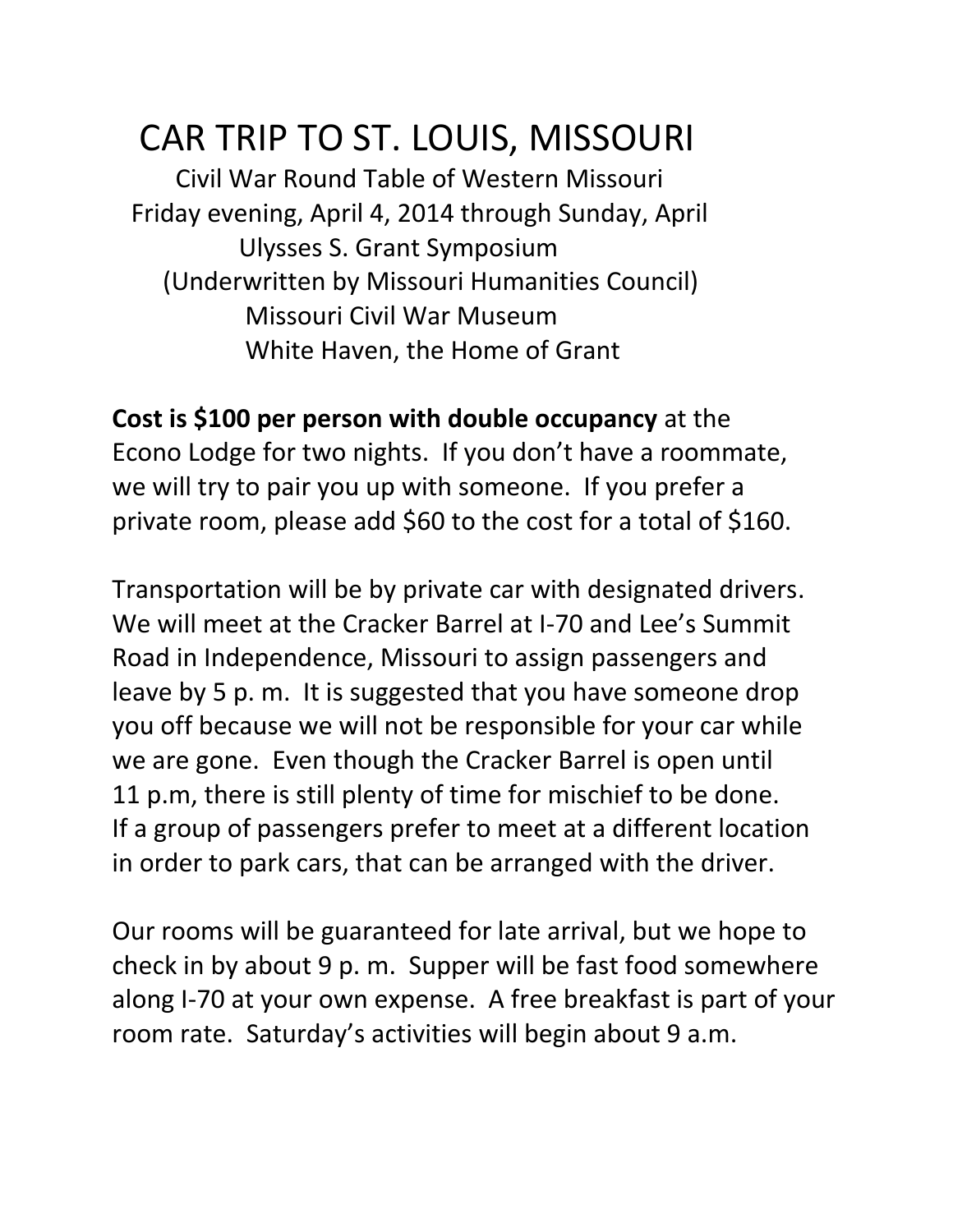**Saturday, April 5**: A tour of the **Missouri Civil War Museum** at Jefferson Barracks on the banks of the Mississippi River and a driving tour of the buildings still standing there. Most of the Civil War generals (both Union and Confederate) spent some time at Jefferson Barracks. Lunch is fast food at your expense.

**Grant Symposium Activities:** Civil War Authors: Book Signings by James W. Erwin: Guerrillas in Civil War Missouri; Gregory Wolk: Friend and Foe Alike: A Tour Guide to Missouri's Civil War. Soldiers Memorial Military Museum, 1315 Chestnut St.

"Divided Loyalties" from the Missouri State Archives. This exhibit goes beyond the stories of battles and military strategy to consider the charged atmosphere of social conflict that permeated the state for the two decades that followed the Kansas/Missouri Border Wars of the mid-1850s.

Keynote Lecture: Ronald C. White, Jr. at St. Louis Central Library, 1301 Olive St.

#### **[About Ronald C. White, Jr.](http://www.ronaldcwhitejr.com/2007/01/about_ronald_c_.html)**

Ronald C. White, Jr. is the author of eight books including *[A. Lincoln: A Biography](http://www.amazon.com/exec/obidos/ASIN/1400064996/lincosgreatsp-20)* (2009), a *New York Times*, *Washington Post*, and *Los Angeles Times* bestseller. The book was honored as a best book of 2009 by the *Washington Post*,*Christian Science Monitor*, *St. Louis Post-Dispatch*, History Book Club, and Barnes & Noble. His Lincoln biography won the coveted Christopher Award in 2010 which salutes books "that affirm the highest values of the human spirit."

White is also the author of *[Lincoln's Greatest Speech: The Second Inaugural](http://www.amazon.com/exec/obidos/ASIN/0743212991/lincosgreatsp-20)* (2002), honored as a *New York Times* Notable Book of 2002, and a *Washington Post* and *San Francisco Chronicle* bestseller, and*[The Eloquent President: A Portrait of Lincoln Through His](http://www.amazon.com/exec/obidos/ASIN/1400061199/lincosgreatsp-20)  [Words](http://www.amazon.com/exec/obidos/ASIN/1400061199/lincosgreatsp-20)* (2005), a*Los Angeles Times* bestseller, a selection of the History Book Club and the Book-of-the-Month Club.

He is presently writing a comprehensive biography of Ulysses S. Grant — *American Ulysses* —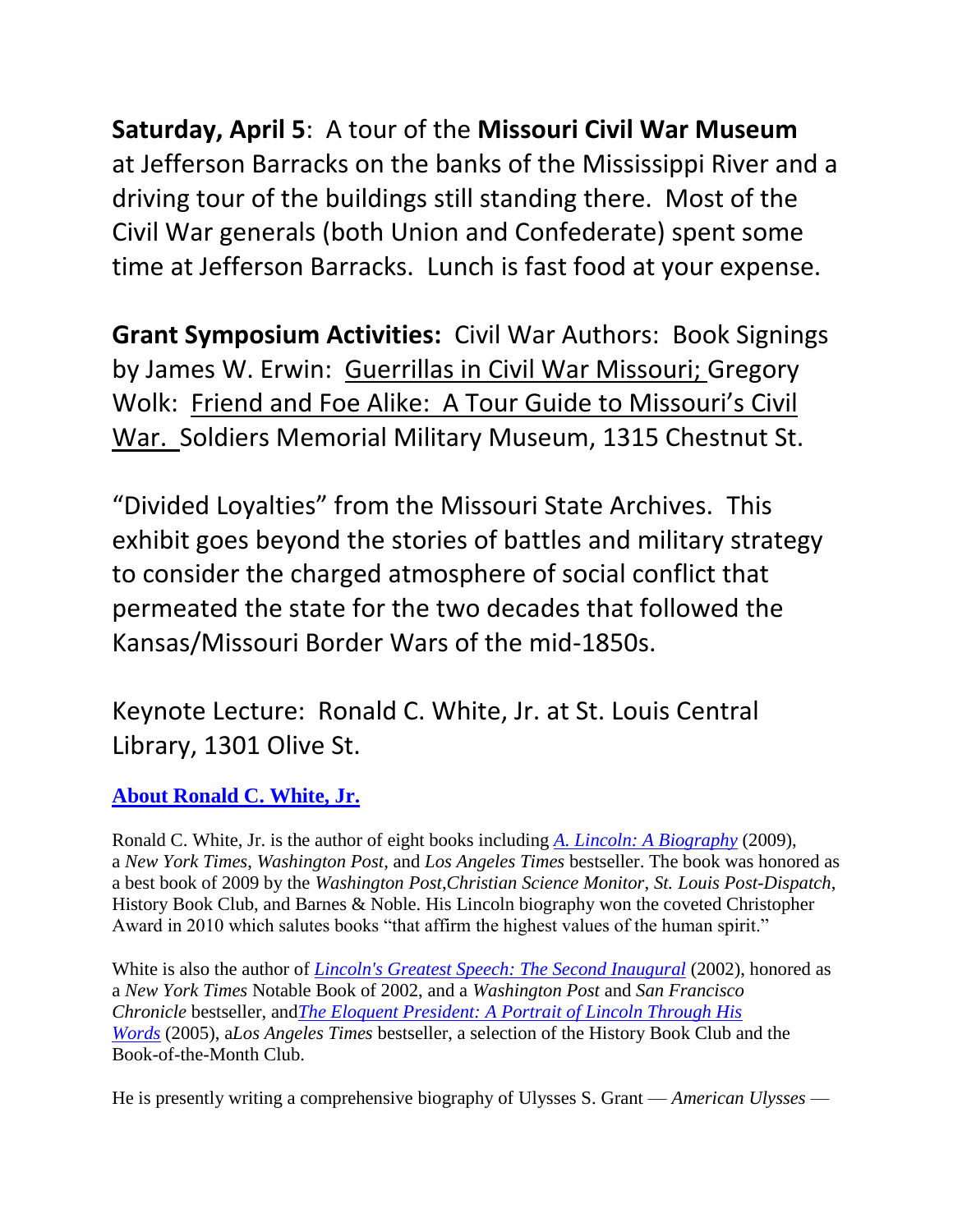### Reception at the Campbell House Museum, 1508 Locust St.

## **Welcome to the Campbell House Museum**



Built in 1851, the first house in the elegant Lucas Place neighborhood, the Campbell House was the home of renowned fur trader and entrepreneur Robert Campbell and his family from 1854 until 1938. The museum contains hundreds of original Campbell possessions including furniture, paintings, clothing, letters, carriages and a unique set of interior photographs taken in the mid-1880s.

Freshen up at the motel and go to dinner: Presently we are thinking of Golden Corral buffet for \$12. If some people want more exotic cuisine, they can make their own arrangements.

### **Sunday, April 6, 2014**

### Guided Tour of the Father Dickson Cemetery, Crestwood, MO.

The Father Dickson Cemetery Association of St. Louis purchased nineteen acres from William Thane for \$5,200 to use as a cemetery according to a front page article of the 18 July 1903 issue of the Carondelet News. The land was ". . . at the junction of the Sappington road and the Carondelet branch of the Missouri Pacific railroad, near the old Gen. U.S. Grant farm . . ."

On September 4, 1903, the St. Louis County Advocate newspaper reported on the cemetery's dedication ceremony, which took place on August 30. "The cemetery for colored people, located on the Sappington road, south of Oakland, was formally dedicated last Sunday [August 30] to the memory of Father Moses Dickson by the Knights of Tabor and Daughters of the Tabernacle, of which he was the founder." The article further went on to say that more than 3,000 people attended the ceremony and ". . . the Knights of Tabor had 200 uniformed men in line, headed by the Odd Fellows' band."